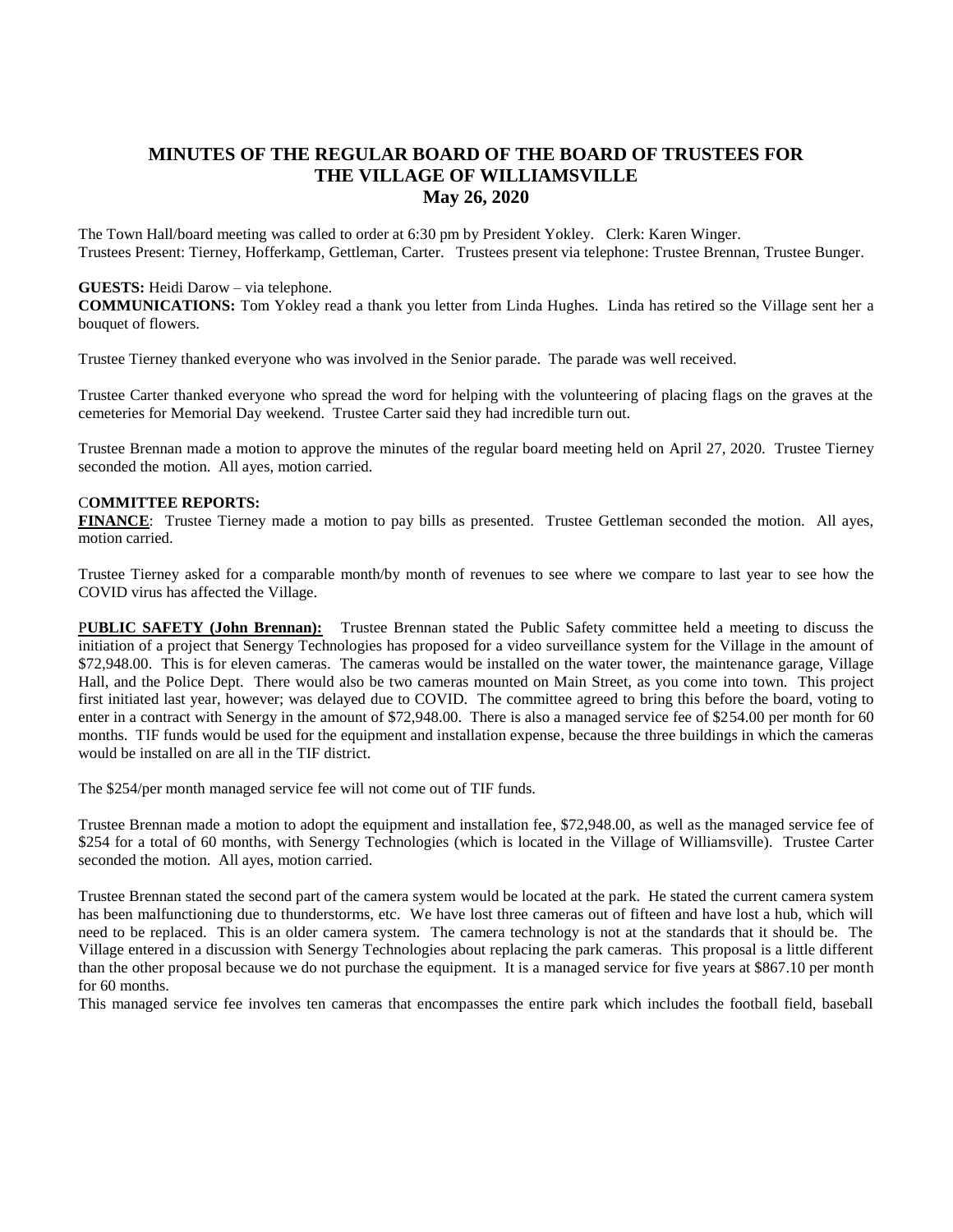fields, north and south buildings, maintenance building, north pavilion, basketball court, tennis courts, playground area and the north parking area (which gives a great view of the entrance on the east side of town that comes directly into Williamsville).

Trustee Brennan made a motion to enter a "Letter of Intent" allowing the Village President to proceed with developing a contract with Senergy Technologies as part of our intent. This contract would be presented to the Village Board for their approval upon completion of the contract. Trustee Hofferkamp seconded the motion. All ayes, motion carried.

Discussion was made regarding the current camera system. President Yokley stated there is another Village interested in our current camera system. He also stated there would be costly repairs to fix the current system.

**WATER & SEWER, (Matt Bunger):** Trustee Bunger stated the new sewer pumps have not arrived yet. He stated the Caldwell project will be starting approximately the second week of June. They believe the project will take approximately two days. He also stated the sewer lining on Main Street will be stating approximately the second week of June.

**ECONOMIC DEVELOPMENT (Hofferkamp):** Trustee Hofferkamp had nothing new to report. President Yokley asked her to contact the architect and get the process going again for the Community Center renovation project.

**PARKS & RECREATION (Dave Carter):** Trustee Carter thanked Kent Thompson, public works employees, and Absolute Concrete for the great job on the concrete project.

President Yokley stated the donation boards with the thermometers showing the donation amount are about done. Josh Kording is creating the signs. He stated he doesn't believe Kording is going to charge for the signs, so we owe him a big thank you.

**STREETS, ALLEYS, SIDEWALKS & STORM SEWERS (Patrick Gettleman)**: Trustee Gettleman had nothing to report.

President Yokley stated we will not be overlaying Main Street until next year due to the heavy truck traffic for the overpass project.

## **ADDITIONAL BUSINESS:**

Trustee Tierney made a motion to pass Resolution # 2020-2, authorizing and approving appropriations of funds associated with the Williamsville to Sherman Multi-Use Trail, Job # C-96-200-17 Project # 5G4Y(520) Section # 10-00007-00-BT. Trustee Hofferkamp seconded the motion. All ayes, motion carried.

Trustee Brennan made a motion to extend burning through Saturday, June 20<sup>th</sup>, due to the wet spring. Trustee Carter seconded the motion. All ayes, motion carried.

President Yokley discussed All Town Cleanup. He stated he has received a lot of requests to still have our clean up days. He has spoke to Kent, who would like to see it happen after the Fall Festival. He stated we will discuss the idea at the next meeting.

Trustee Gettleman asked about the Fall Festival. President Yokley stated the Village should have a better idea about having the Fall Festival or cancelling it by the second meeting in June. President Yokley stated he does not want to get in a battle with the State of Illinois, by still having it, if we aren't supposed to.

President Yokley stated the Village will be hiring one summer employee, Nic Birky. Nic will be starting on June 1<sup>st</sup>.

The regular board meeting of the Board of Trustees for the Village of Williamsville adjourned at 6:58 p.m.